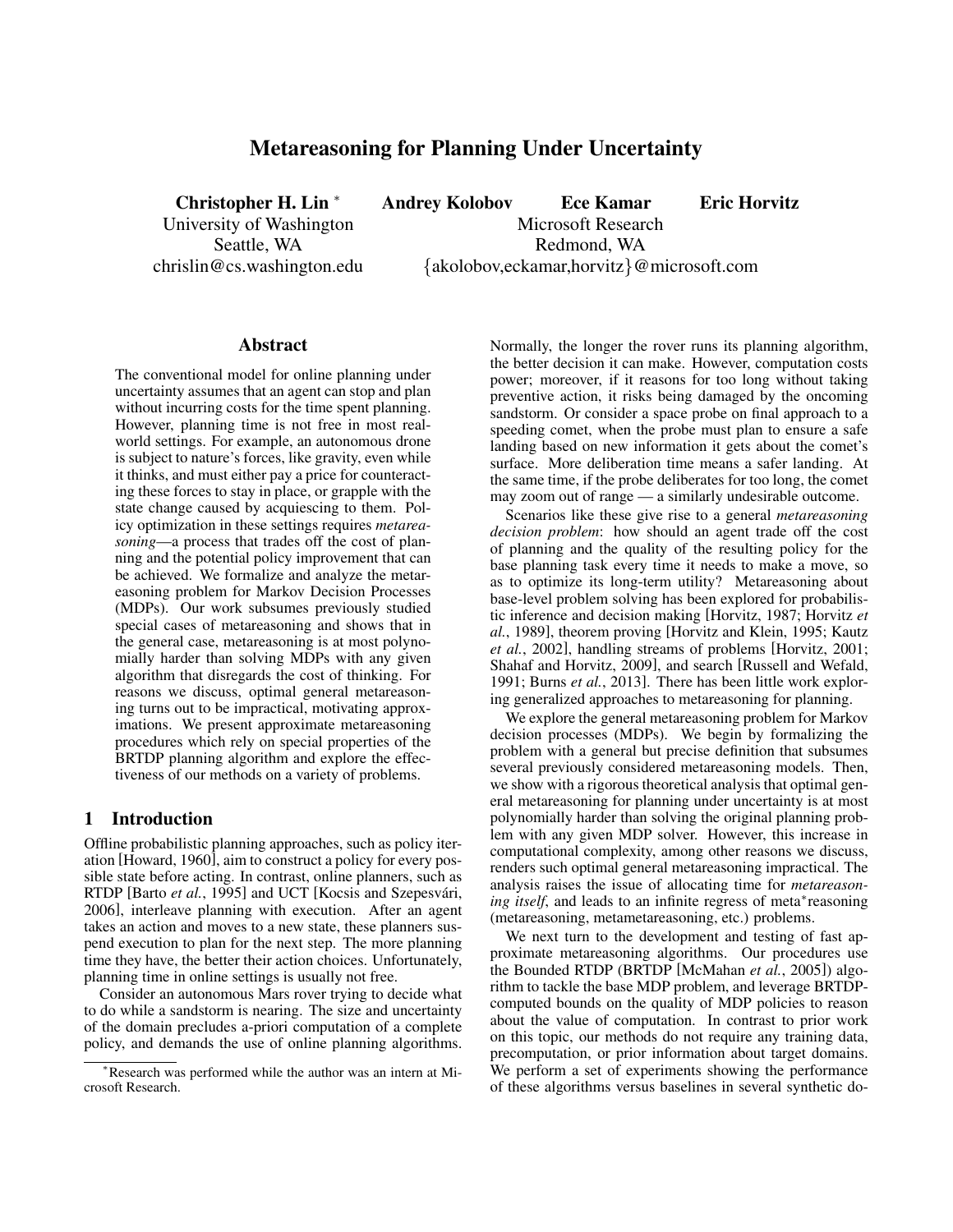mains with different properties, and characterize their performance with a measure that we call the *metareasoning gap* — a measure of the potential for improvement from metareasoning. The experiments demonstrate that the proposed techniques excel when the metareasoning gap is large.

# 2 Related Work

Metareasoning efforts to date have employed strategies that avoid the complexity of the general metareasoning problem for planning via relying on different kinds of simplifications and approximations. Such prior studies include metareasoning for time-critical decisions where expected value of computation is used to guide probabilistic inference [Horvitz, 1987; Horvitz *et al.*, 1989], and work on the guiding of sequences of single actions in search [Russell and Wefald, 1991; Burns *et al.*, 2013]. Several lines of work have leveraged offline learning [Breese and Horvitz, 1990; Horvitz *et al.*, 2001; Kautz *et al.*, 2002]. Other studies have relied on optimizations and inferences that leverage the structure of problems, such as the functional relationships between metareasoning and reasoning [Horvitz and Breese, 1990; Zilberstein and Russell, 1996], the structure of the problem space [Horvitz and Klein, 1995], and the structure of utility [Horvitz, 2001]. In other work, [Hansen and Zilberstein, 2001] proposed a non-myopic dynamic programming solution for single-shot problems. Finally, several planners rely on a heuristic form of online metareasoning when maximizing policy reward under computational constraints in real-world time with no "conversion rate" between the two [Kolobov *et al.*, 2012; Keller and Geißer, 2015]. In contrast, our metareasoning model is unconstrained, with computational and base-MDP costs in the same "currency."

Our investigation also has connections to research on allocating time in a system composed of multiple sensing and planning components [Zilberstein and Russell, 1996; 1993], on optimizing portfolios of planning strategies in scheduling applications [Dean *et al.*, 1995], and on choosing actions to explore in Monte Carlo planning [Hay *et al.*, 2012]. In other related work, [Chanel *et al.*, 2014] consider how best to plan on one thread, while a separate thread processes execution.

## 3 Preliminaries

A key contribution of our work is formalizing the metareasoning problem for planning under uncertainty. We build on the framework of stochastic shortest path (SSP) MDPs with a known start state. This general MDP class includes finite-horizon and discounted-reward MDPs as special cases [Bertsekas and Tsitsiklis, 1996], and can also be used to approximate partially observable MDPs with a fixed initial belief state. An SSP MDP M is a tuple  $\langle S, A, T, C, s_0, s_g \rangle$ , where  $S$  is a finite set of states,  $A$  is a set of actions that the agent can take,  $T : (S, A, S) \rightarrow [0, 1]$  is a transition function,  $C : (S, A) \to \mathbb{R}$  is a cost function,  $s_0 \in S$  is the start state, and  $s_q$  is the goal state. An SSP MDP must have a complete proper policy, a policy that leads to the goal from any state with probability 1, and all improper policies must accumulate infinite cost from every state from which they fail to reach the goal with a positive probability. The objective is

to find a Markovian policy  $\pi_{s_0}: S \to A$  with the minimum expected cost of reaching the goal from the start state  $s_0$  in SSP MDPs, at least one policy of this form is globally optimal.

Without loss of generality, we assume an SSP MDP to have a specially designated NOP ("no-operation") action. NOP is an action the agent chooses when it wants to "idle" and "think/plan", and its semantic meaning is problemdependent. For example, in some MDPs, choosing NOP means staying in the current state for one time step, while in others it may mean allowing a tidal wave to carry the agent to another state. Designating an action as NOP does not change SSP MDPs' mathematical properties, but plays a crucial role in our metareasoning formalization.

# 4 Formalization and Theoretical Analysis of Metareasoning for MDPs

The online planning problem of an agent, which involves choosing an action to execute in any given state, is represented as an SSP MDP that encapsulates the dynamics of the environment and costs of acting and thinking. We call this problem the *base problem*. The agent starts off in this environment with some default policy, which can be as simple as random or guided by an unsophisticated heuristic. The agent's metareasoning problem, then, amounts to deciding, at every step during its interaction with the environment, between improving its existing policy or using this policy's recommended action while paying a cost for executing *either of these options*, so as to minimize its expected cost of getting to the goal.

Besides the agent's state in the base MDP, which we call the *world state*, the agent's metareasoning decisions are conditioned on the algorithm the agent uses for solving the base problem, i.e., intuitively, on the agent's thinking process. To abstract away the specifics of this planning algorithm for the purposes of metareasoning formalization, we view it as a black-box MDP solver and represent it, following the Church-Turing thesis, with a Turing machine  $B$  that takes a base SSP MDP  $M$  as input. In our analysis, we assume the following about Turing machine  $B$ 's operation:

- $\bullet$  B is deterministic and halts on every valid base MDP M. This assumption does not affect the expressiveness of our model, since randomized Turing machines can be trivially simulated on deterministic ones, e.g., via seed enumeration (although potentially at an exponential increase in time complexity). At the same time, it greatly simplifies our theorems.
- An agent's thinking cycle corresponds to  $B$  executing a single instruction.
- A *configuration* of B is a combination of B's tape contents, state register contents, head position, and next input symbol. It represents the state of the online planner in solving the base problem  $M$ . We denote the set of all configurations  $B$  ever enters on a given input MDP  $M$ as  $X^{B(M)}$ . We assume that B can be paused after executing  $y$  instructions, and that its configuration at that point can be mapped to an action for any world state s of M using a special function  $f : S \times X^{B(M)} \to A$  in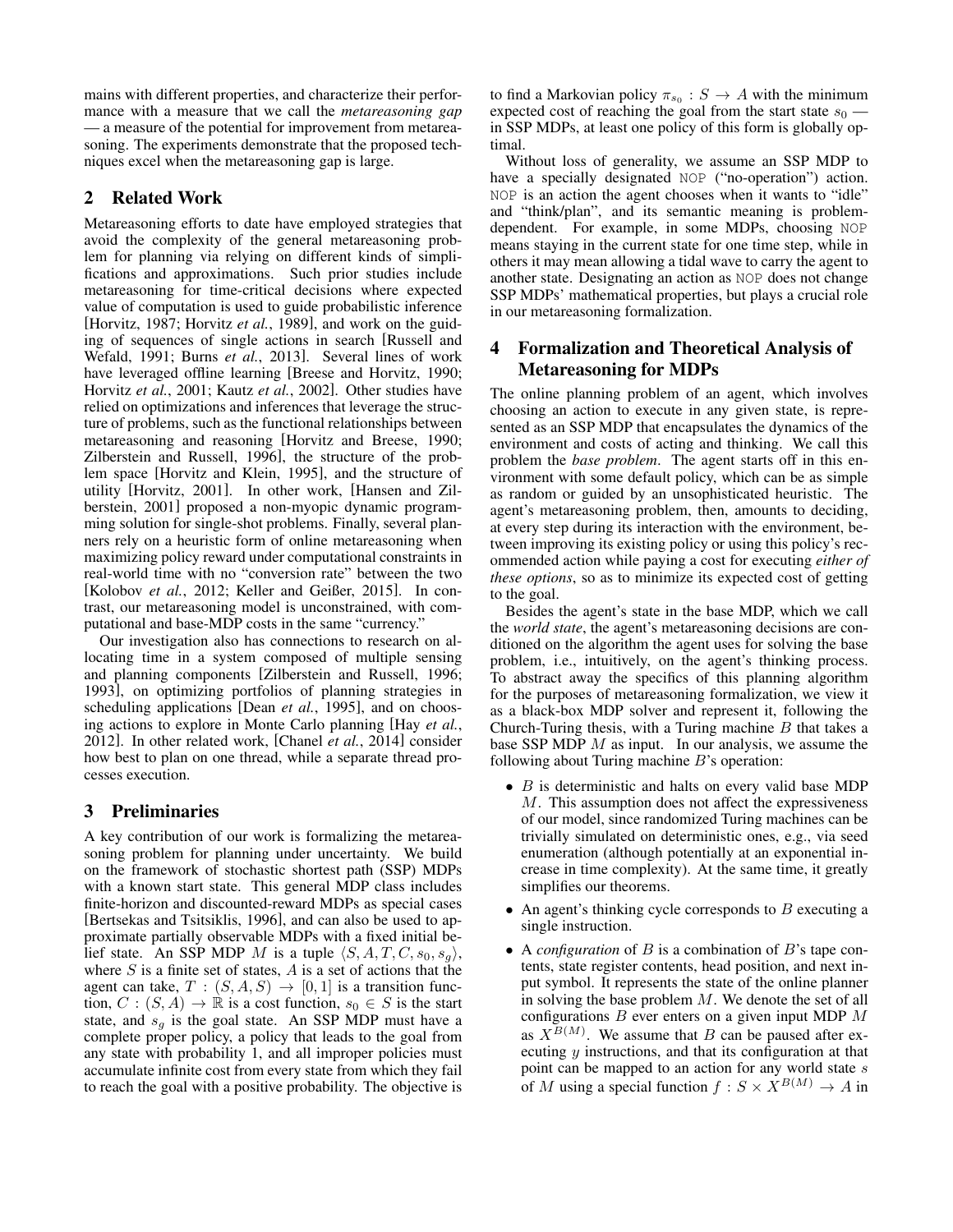time polynomial in  $M$ 's flat representation. The number of instructions needed to compute  $f$  is not counted into y. That is, an agent can stop thinking at any point and obtain a policy for its current world state.

• An agent is allowed to "think" (i.e., execute  $B$ 's instructions) only by choosing the NOP action. If an agent decides to resume thinking after pausing  $B$  and executing a few actions,  $B$  re-starts from the configuration in which it was last paused.

We can now define metareasoning precisely:

Definition 1. *Metareasoning Problem. Consider an MDP*  $M = \langle S, A, T, C, s_0, s_q \rangle$  and an SSP MDP solver repre*sented by a deterministic Turing machine B. Let*  $X^{B(M)}$  *be the set of all configurations* B *enters on input* M*, and let*  $T^{B(M)}: X^{B(M)} \times X^{B(M)} \rightarrow \{0,1\}$  be the (deterministic) *transition function of B on*  $X^{B(M)}$ . A metareasoning prob*lem for*  $\overline{M}$  *with respect to*  $\overline{B}$ *, denoted* Meta $_B(M)$  *is an MDP*  $\langle S^m, A^m, T^m, C^m, s_0^m, s_g^m \rangle$  s.t.

- $\bullet \ \ S^m = S \times X^{B(M)}$
- $A^m = A$
- $T^m((s, \chi), a, (s', \chi'))$ 
	- =  $\sqrt{ }$ J  $\mathcal{L}$  $T(s, a, s')$  *if*  $a \neq NOP$ ,  $\chi = \chi'$ , and  $a = f(s, \chi)$  $T(s, a, s') \cdot T^{B(M)}(\chi, \chi')$  *if*  $a = \text{NOP}$ *0 otherwise*
- $C^m((s, \chi), a, (s', \chi')) = C(s, a, s')$  if  $T(s, a, s') \neq 0$ , *and 0 otherwise*
- $\bullet$   $s_0^m = (s_0, \chi_0)$ , where  $\chi_0$  *is the first configuration* B *enters on input* M
- $s_g^m = (s_g, \chi)$ , where  $\chi$  is any configuration in  $X^{B(M)}$

*Solving the metareasoning problem means finding a policy* for  ${\tt Meta}_B(M)$  with the lowest expected cost of reaching  $s_g^m$ .

This definition casts a metareasoning problem for a base MDP as another MDP (a *meta-MDP*). Note that in Meta<sub>B</sub> $(M)$ , an agent *must* choose either NOP or an action currently recommended by  $B(M)$ ; in other cases, the transition probability is 0. Thus, Meta $_B(M)$ 's definition essentially forces an agent to switch between two "meta-actions": thinking or acting in accordance with the current policy.

Modeling an agent's reasoning process with a Turing machine allows us to see that at every time step the metareasoning decision depends on the combination of the current world state and the agent's "state of mind," as captured by the Turing machine's current configuration. In principle, this decision could depend on the entire history of the two, but the following theorem implies that, as for  $M$ , at least one optimal policy for  $Metap(M)$  is always Markovian.

Theorem 1. *If the base MDP* M *is an SSP MDP, then*  $Meta_B(M)$  *is an SSP MDP as well, provided that* B *halts on* M *with a proper policy. If the base MDP* M *is an infinitehorizon discounted-reward MDP, then so is Meta<sub>B</sub>(M). If the base MDP* M *is a finite-horizon MDP, then so is*  $Meta_B(M)$ .

*Proof.* Verifying the result for finite-horizon and infinitehorizon discounted-reward MDPs M is trivial, since the only requirement Meta $_B(M)$  must satisfy in these cases is to have a finite horizon or a discount factor, respectively.

If M is an SSP MDP, then, per the SSP MDP definition [Bertsekas and Tsitsiklis, 1996], to ascertain the theorem's claim we need to verify that (1) Meta $_B(M)$  has at least one proper policy and (2) every improper policy in  $M \in \text{Lap}(M)$ accumulates an infinite cost from some state.

To see why (1) is true, recall that  $M \in \text{Lap}(M)$ 's state space is formed by all configurations Turing machine  $B$  enters on M. Consider any state  $(s'_0, \chi'_0)$  of Meta $_B(M)$ . Since B is deterministic, as stated in Section 3, the configuration  $\chi'_0$  lies in the linear sequence of configurations between the "designated" initial configuration  $\chi_0$  and the final proper-policy configuration that B enters according to the theorem. Thus, B can reach a proper-policy configuration from  $\chi'_0$ . Therefore, let the agent starting in the state  $(s'_0, \chi'_0)$  of  $\text{Metag}(M)$ choose NOP until  $B$  halts, and then follow the proper policy corresponding to B's final configuration until it reaches a goal state  $s_q$  of M. This state corresponds to a goal state  $(s_q, \chi)$ of Meta<sub>B</sub> $(M)$ . Since this construct works for any  $(s'_0, \chi'_0)$ , it gives a complete proper policy for  $Metag(M)$ .

To verify (2), consider any policy  $\pi^m$  for  $\text{Met}_{B}(M)$  that with a positive probability fails to reach the goal. Any infinite trajectory of  $\pi^{\hat{m}}$  that fails to reach the goal can be mapped onto a trajectory in M that repeats the action choices of  $\pi^m$ 's trajectory in  $M$ 's state space  $S$ . Since  $M$  is an SSP MDP, this projected trajectory must accumulate an infinite cost, and therefore the original trajectory in  $Metap(M)$  must do so as well, implying the desired result.  $\Box$ 

We now present two results to address the difficulty of metareasoning.

Theorem 2. *For an SSP MDP* M *and a deterministic Turing machine* B *representing a solver for* M*, the time complexity of*  $Meta_B(M)$  *is at most polynomial in the time complexity of executing* B *on* M*.*

*Proof.* The main idea is to construct the MDP representing Meta<sub>B</sub> $(M)$  by simulating B on M. Namely, we can run B on  $M$  until it halts and record every configuration  $B$  enters to obtain the set X. Given X, we can construct  $S^m = S \times X$  and all other components of  $Meta_B(M)$  in time polynomial in  $|X|$  and  $|M|$ . Constructing X itself takes time proportional to running time of B on M. Since, by Theorem 1,  $\text{Meta}_B(M)$ is an SSP MDP and hence can be solved in time polynomial in the size of its components, e.g., by linear programming, the result follows.

 $\Box$ 

#### Theorem 3. *Metareasoning for SSP MDPs is* P*-complete under* NC*-reduction. (Please see the appendix for proof.)*

At first glance, the results above look encouraging. However, upon closer inspection they reveal several subtleties making optimal metareasoning utterly impractical. First, although both SSP MDPs and their metareasoning counterparts with respect to an optimal polynomial-time solver are in  $P$ , doing metareasoning for a given MDP M is appreciably more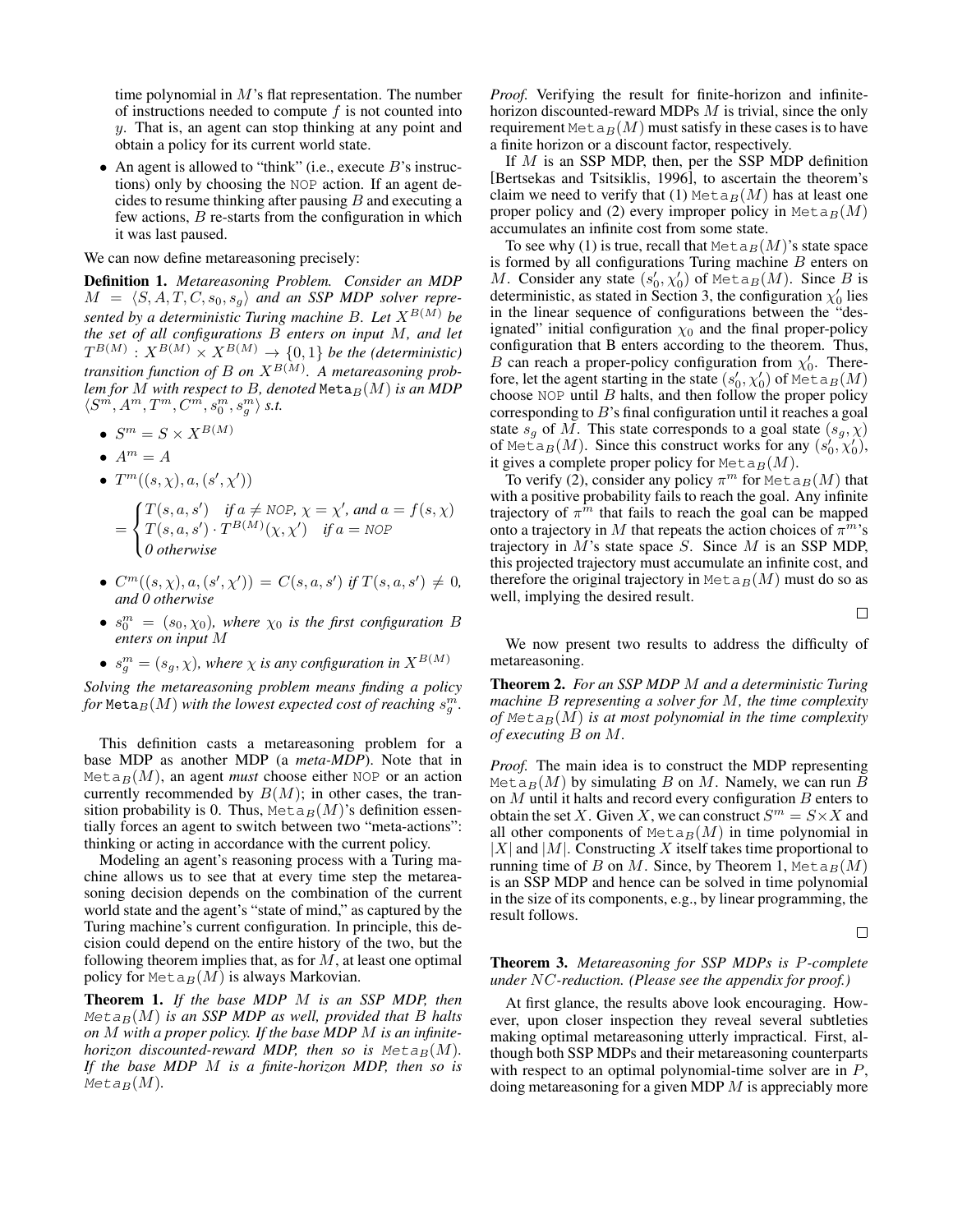expensive than solving *that MDP itself*. Given that the additional complexity due to metareasoning cannot be ignored, the agent now faces the new challenge of allocating computational time between metareasoning and planning for the base problem. This challenge is a meta-metareasoning problem, and ultimately causes infinite regress, an unbounded nested sequence of ever-costlier reasoning problems.

Second, constructing Meta $_B(M)$  by running B on M, as the proof of Theorem 2 proceeds, may entail solving M in the process of metareasoning. While the proof doesn't show that this is the only way of constructing  $\text{Meta}_B(M)$ , without making additional assumptions about  $B$ 's operation one cannot exclude the possibility of having to run  $B$  until convergence and thereby completely solving M even before Meta $_B(M)$  is fully formulated. Such a construction would defeat the purpose of metareasoning.

Third, the validity of Theorems 2 and 3 relies on an implicit crucial assumption that the transitions of solver  $B$  on the base MDP M are known in advance. Without this knowledge, Meta<sub>B</sub> $(M)$  turns into a reinforcement learning problem [Sutton and Barto, 1998], which further increases the complexity of metareasoning and the need for simulating B on M. Neither of these is viable in reality.

The difficulties with optimal metareasoning motivate the development of approximation procedures. In this regard, the preceding analysis provides two important insights. It suggests that, since running  $B$  on  $M$  until halting is infeasible, it may be worth trying to *predict* B's progress on M. Many existing MDP algorithms have clear operational patterns, e.g., evaluating policies in the decreasing order of their cost, as policy iteration does [Howard, 1960]. Regularities like these can be of value in forecasting the benefit of running  $B$  on  $M$ for additional cycles of thinking. We now focus on exploring approximation schemes that can leverage these patterns.

### 5 Algorithms for Approximate Metareasoning

Our approach to metareasoning is guided by *value of computation* (VOC) analysis. In contrast to previous work that formulates  $VOC$  for single actions or decision-making problems[Horvitz, 1987; Horvitz *et al.*, 1989; Russell and Wefald, 1991], we aim to formulate  $VOC$  for online planning. For a given metareasoning problem  $\text{Meta}_B(M)$ , VOC at any encountered state  $s^m = (s, \chi)$  is exactly the difference between the Q-value of the agent following  $f(s, \chi)$  (the action recommended by the current policy of the base MDP  $M$ ) and the Q-value of the agent taking NOP and thinking:

$$
VOC(s^m) = Q^*(s^m, f(s, \chi)) - Q^*(s^m, \text{NOP}).
$$
 (1)

 $VOC$  captures the difference in long-term utility between thinking and acting as determined by these Q-values. An agent should take the NOP action and think when the  $VOC$  is positive. Our technique aims to evaluate  $VOC$  by estimating  $Q^*(s^m, f(s, \chi))$  and  $Q^*(s^m, \text{NOP})$ . However, attempting to estimate these terms in a near-optimal manner ultimately runs into the same difficulties as solving  $\text{Met}_{B}(M)$ , such as simulating the agent's thinking process many steps into the future, and is likely infeasible. Therefore, fast approximations for the Q-values will generally have to rely on simplifying assumptions. We rely on performing greedy metareasoning analysis as has been done in past studies of metareasoning [Horvitz *et al.*, 1989; Russell and Wefald, 1991]:

*Meta-Myopic Assumption. In any state* s <sup>m</sup> *of the meta-MDP, we assume that after the current step, the agent will never again choose* NOP*, and hence will never change its policy.*

This meta-myopic assumption is important in allowing us to reduce *VOC* estimation to predicting the improvement in the value of the base MDP policy following a single thinking step. The weakness of this assumption is that opportunities for subsequent policy improvements are overlooked. In other words, the  $VOC$  computation only reasons about the current thinking opportunity. Nonetheless, in practice, we compute V OC at every timestep, so the agent *can* still think later. Our experiments show that our algorithms perform well in spite of their meta-myopicity.

#### 5.1 Implementing Metareasoning with BRTDP

We begin the presentation of our approximation scheme with the selection of  $B$ , the agent's thinking algorithm. Since approximating  $Q^*(s^m, f(s, \chi))$  and  $Q^*(s^m, \text{NOP})$  essentially amounts to assessing policy values, we would like an online planning algorithm that provides efficient policy value approximations, preferably with some guarantees. Having access to these policy value approximations enables us to design approximate metareasoning algorithms that can evaluate VOC efficiently in a domain-independent fashion.

One algorithm with this property is Bounded RTDP (BRTDP) [McMahan *et al.*, 2005]. It is an anytime planning algorithm based on RTDP [Barto *et al.*, 1995]. Like RTDP, BRTDP maintains a lower bound on an MDP's optimal value function  $V^*$ , which is repeatedly updated via Bellman backups as BRTDP simulates trials/rollouts to the goal, making BRTDP's configuration-to-configuration transition function  $T^{B(M)}(\chi, \chi')$  stochastic. A key difference is that in addition to maintaining a lower bound, it also maintains an upper bound, updated in the same conceptual way as the lower one. If BRTDP is initialized with a *monotone* upper-bound heuristic, then the upper-bound decreases monotonically as BRTDP runs. The construction of domainindependent monotone bounds is beyond the scope of this paper, but is easy for the domains we study in our experiments. Another key difference between BRTDP and RTDP is that if BRTDP is stopped before convergence, it returns an action greedy with respect to the upper, not lower bound. This behavior guarantees that the expected cost of a policy returned at any time by a monotonically-initialized BRTDP is no worse than BRTDP's current upper bound. Our metareasoning algorithms utilize these properties to estimate  $VOC$ . In the rest of the discussion, we assume that BRTDP is initialized with a monotone upper-bound heuristic.

## 5.2 Approximating VOC

We now show how BRTDP's properties help us with estimating the two terms in the definition of  $VOC$ ,  $Q^*(s^m, f(s, \chi))$ and  $Q^*(s^m, \text{NOP})$ . We first assume that one "thinking cycle" of BRTDP (i.e., executing NOP once and running BRTDP in the meantime, resulting in a transition from BRTDP's current configuration  $\chi$  to another configuration  $\chi'$ ) corresponds to completing some fixed number of BRTDP trials from the agent's current world state s.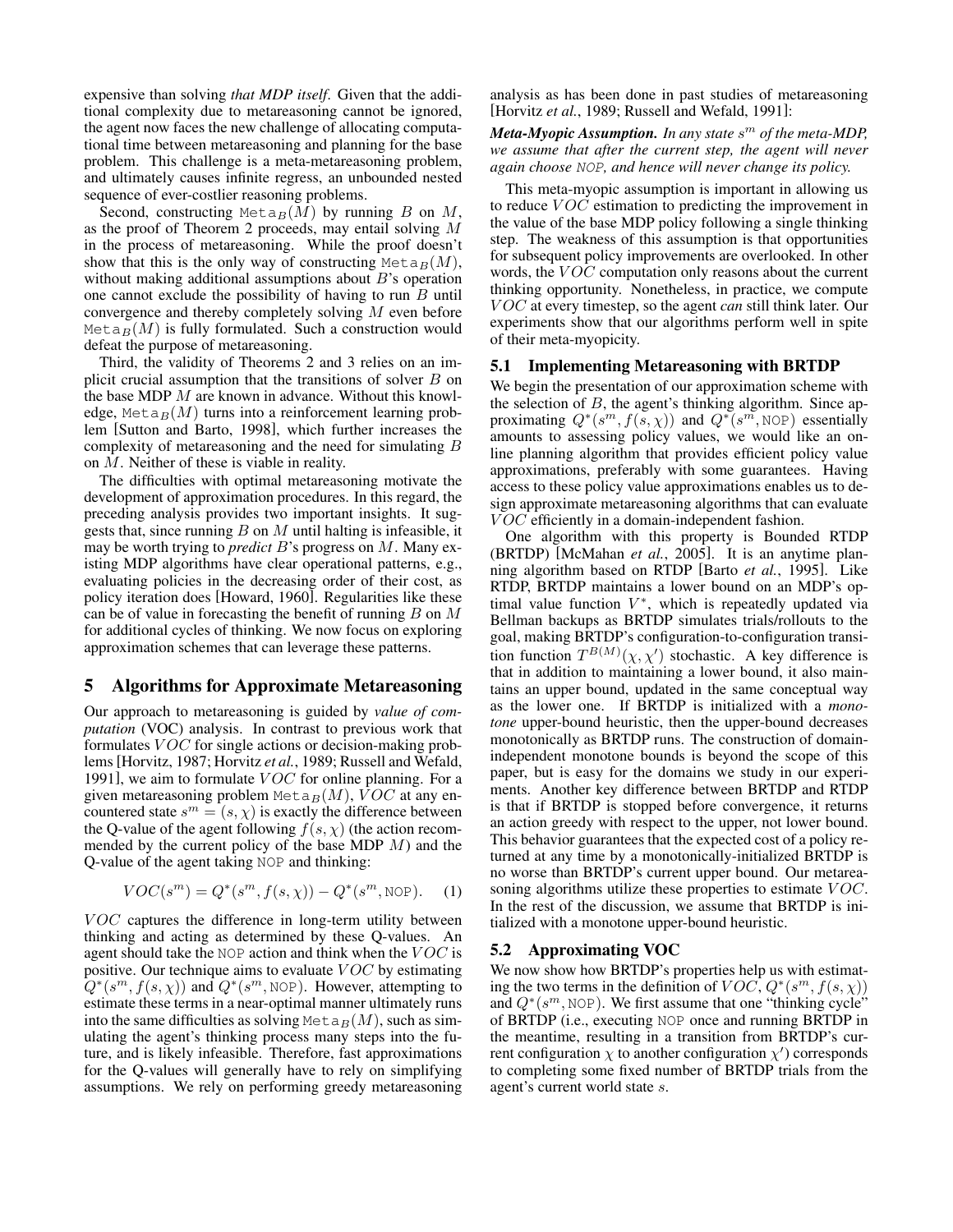## Estimating Q<sup>∗</sup> (sm, **NOP**)

We first describe how to estimate the value of taking the NOP action (thinking). At the highest level, this estimation first involves writing down an expression for  $Q^*(s^m, \text{NOP})$ , making a series of approximations for different terms, and then modeling the behavior of how BRTDP's upper bounds on the Q-value function drop in order to compute the needed quantities.

When opting to think by choosing NOP, the agent may transition to a different world state while *simultaneously* updating its policy for the base problem. Therefore, we can express  $Q^*(s^m, \text{NOP}) =$ 

$$
\sum_{s'} T(s, \text{NOP}, s') \sum_{\chi'} T^{B(M)}(\chi, \chi') V^*((s', \chi')). \tag{2}
$$

Because of meta-myopicity, we have  $V^*((s', \chi')) = V^{\chi'}(s')$ where  $V^{\chi}$  is the value function of the policy corresponding to  $\chi'$  in the base MDP. However, this expression cannot be efficiently evaluated in practice, since we do not know BRTDP's transition distribution  $T^{B(M)}(\chi, \chi')$  nor the state values  $V^{\chi'}(s')$ , forcing us to make further approximations. To do so, we assume  $V^{\chi'}$  and  $Q^{\chi'}$  are random variables, and rewrite  $\sum_{\chi'} T^{B(M)}(\chi, \chi') V^{\chi'}(s') =$ 

$$
\sum_{a} P(A_{s'}^{X'} = a) E[Q^{X'}(s', a) | A_{s'}^{X'} = a].
$$
 (3)

where the random variable  $A_{s'}^{\chi'}$  $\chi'_{s'}$  takes value a iff  $f(s', \chi') = a$ after one thinking cycle in state  $(s, \chi)$ . Intuitively,  $P(A_{s'}^{\chi'})$  $\begin{array}{c} \chi \ s' \end{array} =$  $a)$  denotes the probability that BRTDP will recommend action *a* in state  $s^7$  after one thinking cycle. Now, let us denote the Q-value upper bound corresponding to BRTDP's current configuration  $\chi$  as  $\overline{Q}^{\chi}$ . This value is *known*. Then, let the upper bound corresponding to BRTDP's next configuration  $\chi'$ , be  $\overline{Q}^{\chi'}$ . Because we do not know  $\chi'$ , this value is *unknown*, and is a random variable. Because BRTDP selects actions greedily w.r.t. the upper bound, we follow this behavior and use the upper bound to estimate Q-value by assuming that  $Q^{\chi'} = \overline{Q}^{\chi'}$ . Since the value of  $\overline{Q}^{\chi'}$  is unknown at the time of the *VOC* computation,  $P(A_{s'}^{\chi'})$  $\chi_{s'}^{'}=a)$  and  $E[\overline{Q}^{\chi'}(s',a)|A_{s'}^{\chi'}]$  $\begin{array}{c} \chi \ s' \end{array} =$  $a$ ] are computed by integrating over the possible values of  $\overline{Q}^{\chi'}$ . We have that  $E[\overline{Q}^{\chi'}(s', a)|A_s^{\chi'} = a] =$ 

$$
\begin{split} \int_{\overline{Q}^{\chi'}(s',a)} \overline{Q}^{\chi'}(s',a) \frac{P(A_{s'}^{\chi'}=a|\overline{Q}^{\chi'}(s',a))P(\overline{Q}^{\chi'}(s',a))}{P(A_{s'}^{\chi'}=a)},\\ \text{and } P(A_{s'}^{\chi'}=a)= \end{split}
$$

$$
\int_{\overline{Q}^{\chi'}(s',a)} P(\overline{Q}^{\chi'}(s',a)) \prod_{a_i \neq a} P(\overline{Q}^{\chi'}(s',a_i) > P(\overline{Q}^{\chi'}(s',a)).
$$

Therefore, we must model the distribution that  $\overline{Q}^{\chi'}$  is drawn from. We do so by modeling the change  $\Delta \overline{Q} = \overline{Q}^{\chi} - \overline{Q}^{\chi'}$ , due to a single BRTDP thinking cycle that corresponds to a transition from configuration  $\chi$  to  $\chi'$ . Since  $\overline{Q}^{\chi}$  is known and

fixed, estimating a distribution over possible  $\Delta \overline{Q}$  gives us a distribution over  $\overline{Q}^{\chi'}$ .

Let  $\Delta \overline{Q}_{s,a}$  be the change in  $\overline{Q}_{s,a}$  resulting from the most recent thinking cycle for some state s and action a. We first assume that the change resulting from an additional cycle of thinking,  $\Delta \overline{Q}_{s,a}$ , will be no larger than the last change,  $\Delta \overline{Q}_{s,a} \leq \hat{\Delta} \overline{Q}_{s,a}$ . This assumption is reasonable, because we can expect the change in bounds to decrease as BRTDP converges to the true value function. Given this assumption, we must choose a distribution D over the interval  $[0, \Delta \overline{Q}_{s,a}]$ such that for the next thinking cycle,  $\Delta \overline{Q}_{s,a} \sim D$ . Figure 1a illustrates these modeling assumptions for two hypothetical actions,  $a_1$  and  $a_2$ .

One option is to make  $D$  uniform, so as to represent our poor knowledge about the next bound change. Then, computing  $P(A_{s'}^{\chi'})$  $\chi$  = a) involves evaluating an integral of a polynomial of degree  $O(|A|)$  (the product of  $|A| - 1$  CDF's and 1 PDF), and computing  $E[\overline{Q}^{X'}(s', a)|A_s^{X'} = a]$  also entails evaluating an integral of degree  $O(|A|)$ , and thus computing these quantities for all actions in a state can be computed in time  $\tilde{O}(|A|^2)$ . Since the overall goal of this subsection, approximating  $Q^*(s^m, \text{NOP})$ , requires computing  $P(A_{s'}^{\chi'})$  $\begin{array}{c} \chi \ s' = a) \end{array}$ for all actions in all states where NOP may lead, assuming there are no more than  $K \ll |A|$  such states, the complexity becomes  $O(K|A|^2)$  for each state visited by the agent on its way to the goal.

A weakness of this approach is that the changes in the upper bounds for different actions are modeled independently. For example, if the upper bounds for two actions in a given state decrease by a large amount in the previous thinking step, then it is unlikely that in the next thinking step one of them will drop dramatically while the other drops very little. This independence can cause the amount of uncertainty in the upper bound at the next thinking step to be overestimated, leading to  $VOC$  being overestimated as well.

Therefore, we create another version of the algorithm assuming that the speed of decrease in Q-value upper bounds for all actions are perfectly correlated; all ratios between future drops in the next thinking cycle are equal to the ratios between the observed drops in the last thinking cycle. Formally, for a given state s, we let  $\rho \sim$  Uniform[0, 1]. Then, let  $\Delta \overline{Q}_{s,a} = \rho \cdot \hat{\Delta} \overline{Q}_{s,a}$  for all actions a.

Now, to compute  $P(A_{s'}^{\chi'})$  $\chi^{\chi}_{s'} = a$ , for each action a, we represent the range of its possible future Q-values  $\overline{Q}_{s,a}^{\chi'}$  with a line segment  $l_a$  on the unit interval [0,1] where  $l_a(0) = \overline{Q}_{s,a}^{\chi}$  and  $l_a(1) = \overline{Q}_{s,a}^{\chi} - \Delta \overline{Q}_{s,a}$ . Then,  $P(A_{s'}^{\chi'})$  $\chi_{s'}^{\chi} = a$ ) is simply the proportion of  $l_a$  which lies below all the other lines representing all other actions. We can naïvely compute these probabilities in time  $O(|A|^2)$  by enumerating all intersections. Similarly, computing  $E[\overline{Q}^{X'}(s', a)|A_s^{X'} = a]$  is also easy. This value is the mean of the portion of  $l_a$  that is beneath all other lines. Figure 1b illustrates these computations.

Whether or not we make the assumption of action independence, we further speed up the computations by only calculating  $E[\overline{Q}^{X'}(s', a)|A_{s'}^{X'} = a]$  and  $P(A_{s'}^{X'}$  $\chi_{s'}^{\chi} = a$ ) for the two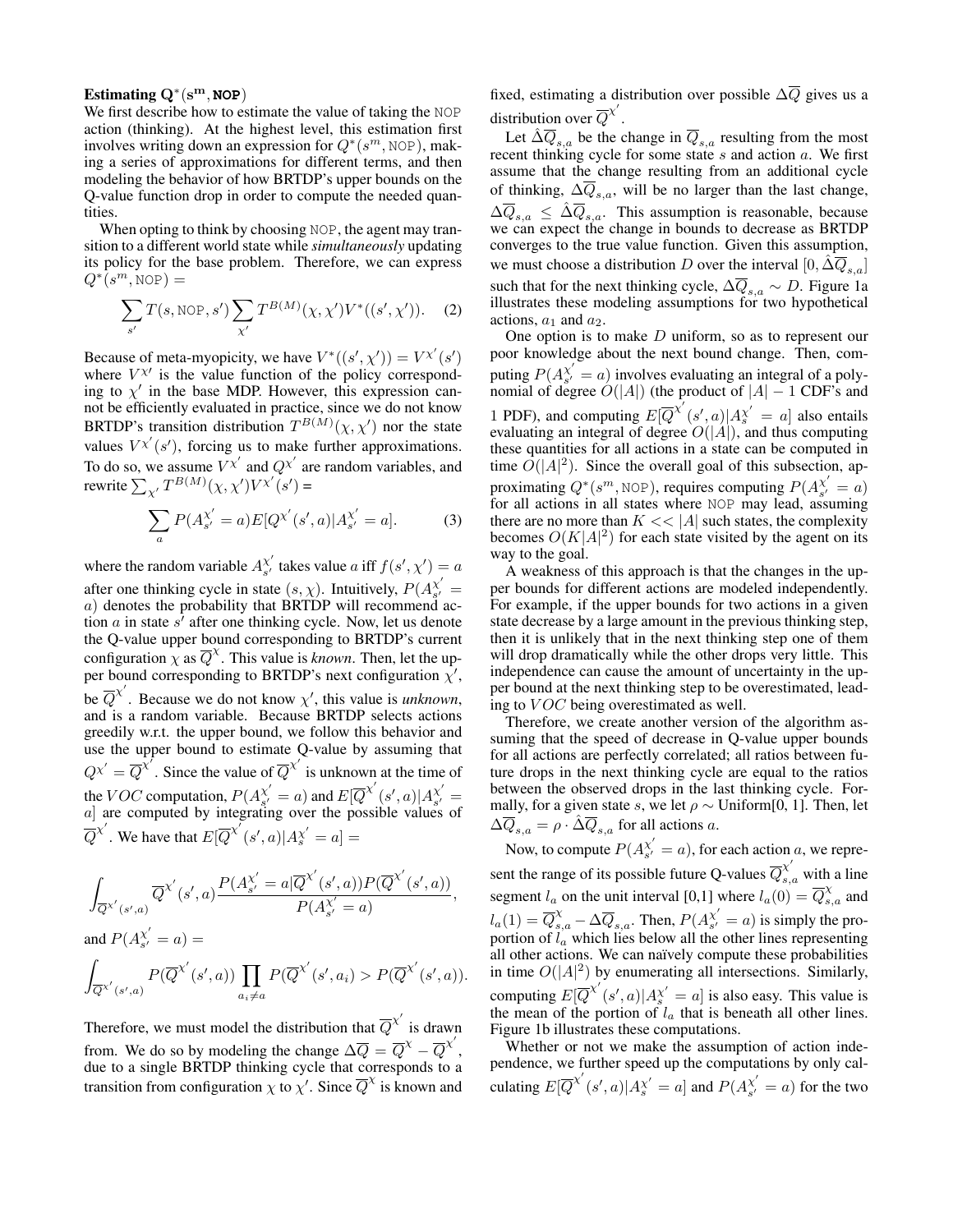

Figure 1: a) Hypothetical drops in upper bounds on the Qvalues of two actions,  $a_1$  and  $a_2$ . We assume the next Qvalue drop resulting from another cycle of thinking,  $\Delta Q$ , is drawn from a range equal to the last drop from thinking,  $\hat{\Delta}\overline{Q}$ b) Assuming perfect correlation in the speed of decrease in the Q-value upper bounds, as the upper bounds of the two actions drop from an additional cycle of thinking, initially  $a_2$ has a better upper bound, but eventually  $a_1$  overtakes  $a_2$ .

"most promising" actions  $a$ , those with the lowest expectation of potential upper bounds. This limits the computation time to the time required to determine these actions (linear in  $|A|$ ), and makes the time complexity of estimating  $Q^*(s^m, \text{NOP})$ for one state s be  $O(K|A|)$  instead of  $O(K|A|^2)$ .

## Estimating  $\mathbf{Q}^*(\mathbf{s}^{\mathbf{m}}, \mathbf{f}(\mathbf{s}, \chi))$

Now that we have described how to estimate the value of taking the NOP action, we describe how to estimate the value of taking the currently recommended action,  $f(s, \chi)$ . We estimate  $Q^*(s^m, f(s, \chi))$  by computing  $E[\overline{Q}^{\chi'}(s, f(s, \chi))],$ which takes constant time, keeping the overall time complexity linear. The reason we estimate  $Q^*(s^m, f(s, \chi))$  using future Q-value upper bound estimates based on a probabilistic projection of  $\chi'$ , as opposed to our current Q-value upper bounds based on the current configuration  $\chi$ , is to make use of the more informed bounds derived at the future utility estimation. As the BRTDP algorithm is given more computation time, it can more accurately estimate the upper bound of a policy. This type of approximation has been justified before [Russell and Wefald, 1991]. In addition, using future utility estimates in both estimating  $Q^*(s^m, f(s, \chi))$  and Q<sup>∗</sup> (s <sup>m</sup>, NOP) provides a consistency guarantee: *if thinking leads to no policy change, then our method estimates* V OC *to be zero*.

#### 5.3 Putting It All Together

The core of our algorithms involves the computations we have described, in every state  $s$  the agent visits on the way to the goal. In the experiments, we denote UnCorr Metareasoner as the metareasoner that assumes the actions are uncorrelated, and Metareasoner as the metareasoner that does not make this assumption. To complete the algorithms, we ensure that they decide the agent should think for another cycle if  $\Delta \overline{Q}_{s,a}$  isn't yet available for the agent's current world state s (e.g., because BRTDP has never updated bounds for this state's Q-value so far), since  $VOC$  computation is not possible without prior observations on  $\overline{\Delta Q}_{s,a}$ . Crucially, all our estimates make metareasoning take time only linear in the number of actions,  $O(K|A|)$ , per visited state.

### 6 Experiments

We evaluate our metareasoning algorithms in several synthetic domains designed to reflect a wide variety of factors that could influence the value of metareasoning. Our goal is to demonstrate the ability of our algorithms to estimate the value of computation and adapt to a plethora of world conditions. The experiments are performed on four domains, all of which are built on a  $100 \times 100$  grid world, where the agent can move between cells at each time step to get to the goal located in the upper right corner. To initialize the lower and upper bounds of BRTDP, we use the zero heuristic and an appropriately scaled (multiplied by a constant) Manhattan distance to the goal, respectively.

### 6.1 Domains

The four world domains are as follows:

• *Stochastic.* This domain adds winds to the grid world to be analogous to worlds with stochastic state transitions. Moving against the wind causes slower movement across the grid, whereas moving with the wind results in faster movement. The agent's initial state is the southeast corner and the goal is located in the northeast corner. We set the parameters of the domain as follows so that there is a policy that can get the agent to the goal with a small number of steps (in tens instead of hundreds) and where the winds significantly influence the number of steps needed to get to the goal: The agent can move 11 cells at a time and the wind has a pushing power of 10 cells. The next location of the agent is determined by adding the agent's vector and the wind's vector except when the agent decides to think (executes NOP), in which case it stays in the same position. Thus, the winds can never push the agent in the opposite direction of its intention. The prevailing wind direction over most of the grid is northerly, except for the column of cells containing the goal and starting position, where it is southerly. Note that this southerly wind direction makes the initial heuristic extremely suboptimal. To simulate stochastic state transitions, the winds have their prevailing direction in a given cell with 60% probability; with 40% probability they have a direction orthogonal to the prevailing one (20% easterly and 20% westerly).

We perform a set of experiments on this simplest domain of the set, to observe the effect of different costs for thinking and acting on the behaviors of algorithms. We vary the cost of thinking and acting between 1 and 15. When we vary the cost of thinking, we fix the cost of acting at 11, and when we vary the cost of acting, we fix the cost of thinking at 1.

• *Traps.* This domain modifies the *Stochastic* domain to resemble the setting where costs for thinking and acting are not constant among states. To simplify the parameter choices, we fix the cost of thinking and acting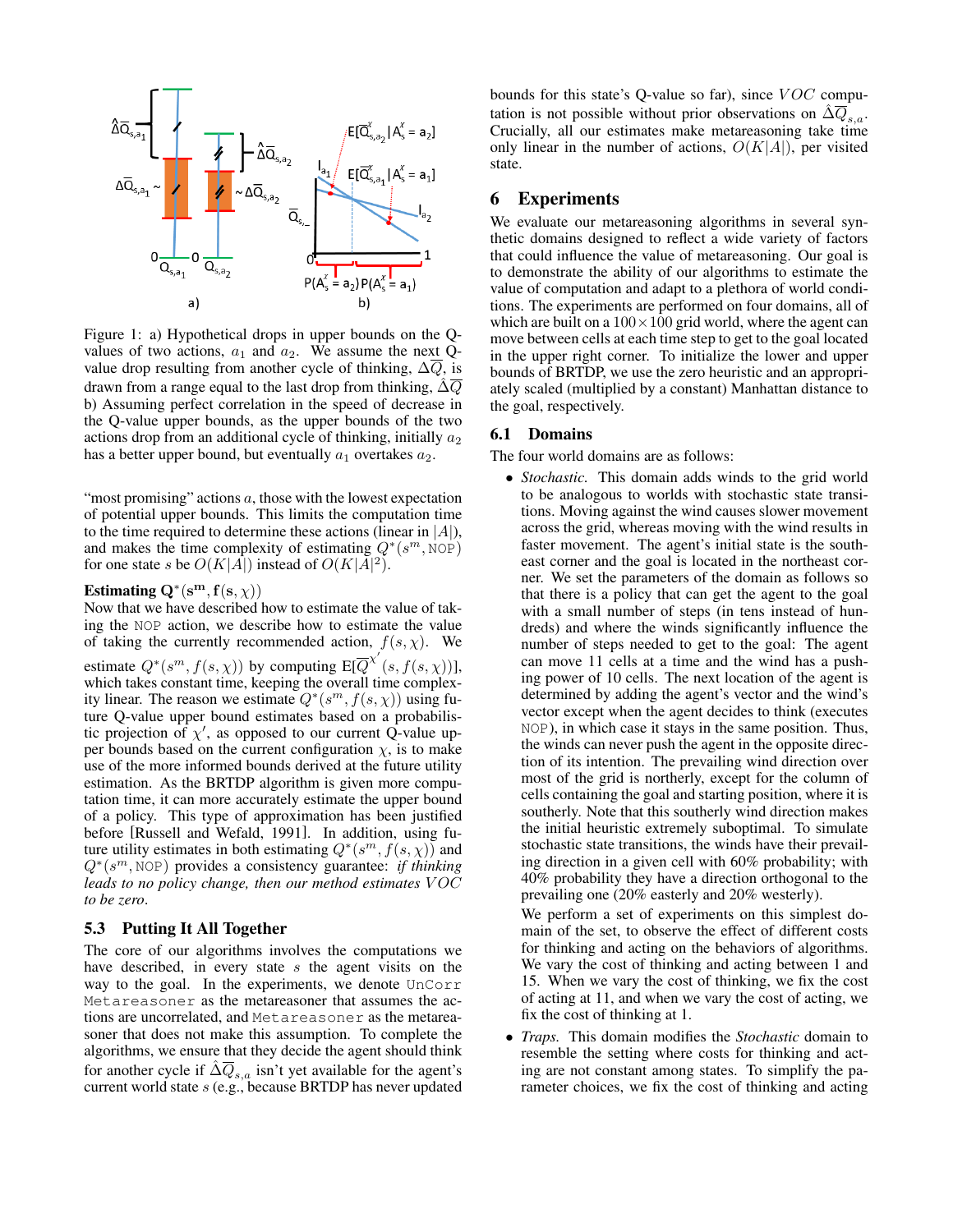to be equal, respectively, to the agent's moving distance and wind strength. Thus, the cost of thinking is 10 and the cost of acting is 11. To vary the costs of thinking and acting between states, we make thinking and acting at the initial state extremely expensive at a cost of 100, about 10 times the cost of acting and thinking in the other states. Thus, the agent is forced to think outside its initial state in order to perform optimally.

- *DynamicNOP-1.* In the previous domains, executing a NOP does not change the agent's state. In this domain, thinking causes the agent to move in the direction of the wind, causing the agent to stochastically transition as a result of thinking. In this domain, the cost of thinking is composed of both explicit and implicit components; a static value of 1 unit and a dynamic component determined by stochastic state transitions as a result of thinking. The static value is set to 1 so that the dynamic component can dominate the decisions about thinking. The agent starts in cell (98, 1). We change the wind directions so that there are easterly winds in the most southern row and northerly winds in the most eastern row that can push the agent very quickly to the goal. Westerly winds exist everywhere else, pushing the agent away from the goal. We change the stochasticity of the winds so that the westerly winds change to northerly winds with 20% probability, and all other wind directions are no longer stochastic. We lower the amount of stochasticity to better see if our agents can reason about the implicit costs of thinking. The wind directions are arranged so that there is potential for the agent to improve upon its initial policy but thinking is risky as it can move the agent to the left region, which is hard to recover from since all the winds push the agent away from the goal.
- *DynamicNOP-2*. This domain is just like the previous domain, but we change the direction of the winds in the northern-most row to be easterly. These winds also do not change directions. In this domain, as compared to the previous one, it is less risky to take a thinking action; even when the agent is pushed to the left region of the board, the agent can find strategies to get to the goal quickly by utilizing the easterly wind at the top region of the board.

### 6.2 The Metareasoning Gap

We introduce the concept of the *metareasoning gap* as a way to quantify the potential improvement over the initial heuristic-implied policy, denoted as Heuristic, that is possible due to optimal metareasoning. The metareasoning gap is the ratio of the expected cost of Heuristic for the base MDP to the expected cost of the optimal metareasoning policy, computed at the initial state. Exact computation of the metareasoning gap requires evaluating the optimal metareasoning policy and is infeasible. Instead, we compute an upper bound on the metareasoning gap by substituting the cost of the optimal metareasoning policy with the cost of the optimal policy for the *base* MDP (denoted OptimalBase). The metareasoning gap can be no larger than this upper bound, because metareasoning can only add cost to OptimalBase. We quantify each domain with this upper bound  $(MG^{UB})$ 

in Table 1 and show that our algorithms for metareasoning provide significant benefits when  $MG^{UB}$  is high. We note that none of the algorithms use the metareasoning gap in its reasoning.

|                       | Heuristic | <b>OptimalBase</b> | $MG^{UB}$ |
|-----------------------|-----------|--------------------|-----------|
| Stochastic (Thinking) | 1089      | 103.9              | 10.5      |
| Stochastic (Acting)   | 767.3     | 68.1               | 11.3      |
| <b>Traps</b>          | 979       | 113.5              | 8.6       |
| DynamicNOP-1          | 251.4     | 66                 | 3.8       |
| DynamicNOP-2          | 119.4     | 66                 | 18        |

Table 1: Upper bounds of metareasoning gaps  $(MG^{UB})$  for all test domains, defined as the ratio of the expected cost of the initial heuristic policy (Heuristic) to that of an optimal one (OptimalBase) at the initial state.

#### 6.3 Experimental Setup

We compare our metareasoning algorithms against a number of baselines. The Think\*Act baseline simply plans for  $n$ cycles at the initial state and then executes the resulting policy, without planning again. We also consider the Prob baseline, which chooses to plan with probability  $p$  at each state, and executes its current policy with probability  $1-p$ . An important drawback of these baselines is that their performance is sensitive to their parameters  $n$  and  $p$ , and the optimal parameter settings vary across domains. The NoInfoThink baseline plans for another cycle if it does not have information about how the BRTDP upper bounds will change. This baseline is a simplified version of our algorithms that does not try to estimate the  $VOC$ .

For each experimental condition, we run each metareasoning algorithm until it reaches the goal 1000 times and average the results to account for stochasticity. Each BRTDP trajectory is 50 actions long.

#### 6.4 Results

In *Stochastic*, we perform several experiments by varying the costs of thinking (NOP) and acting. We observe (figures can be found in the appendix) that when the cost of thinking is low or when the cost of acting is high, the baselines do well with high values of  $n$  and  $p$ , and when the costs are reversed, smaller values do better. This trend is expected, since lower thinking cost affords more thinking, but these baselines don't allow for predicting the specific "successful"  $n$  and  $p$ values in advance. Metareasoner does not require parameter tuning and beats even the best performing baseline for all settings. Figure 2a compares the metareasoning algorithms against the baselines when the results are averaged over the various settings of the cost of acting, and Figure 2b shows results averaged over the various settings of the cost of thinking. Metareasoner does extremely well in this domain because the metareasoning gap is large, suggesting that metareasoning can improve the initial policy significantly. Importantly, we see that Metareasoner performs better than NoInfoThink, which shows the benefit from reasoning about how the bounds on Q-values will change. UnCorr Metareasoner does not do as well as Metareasoner,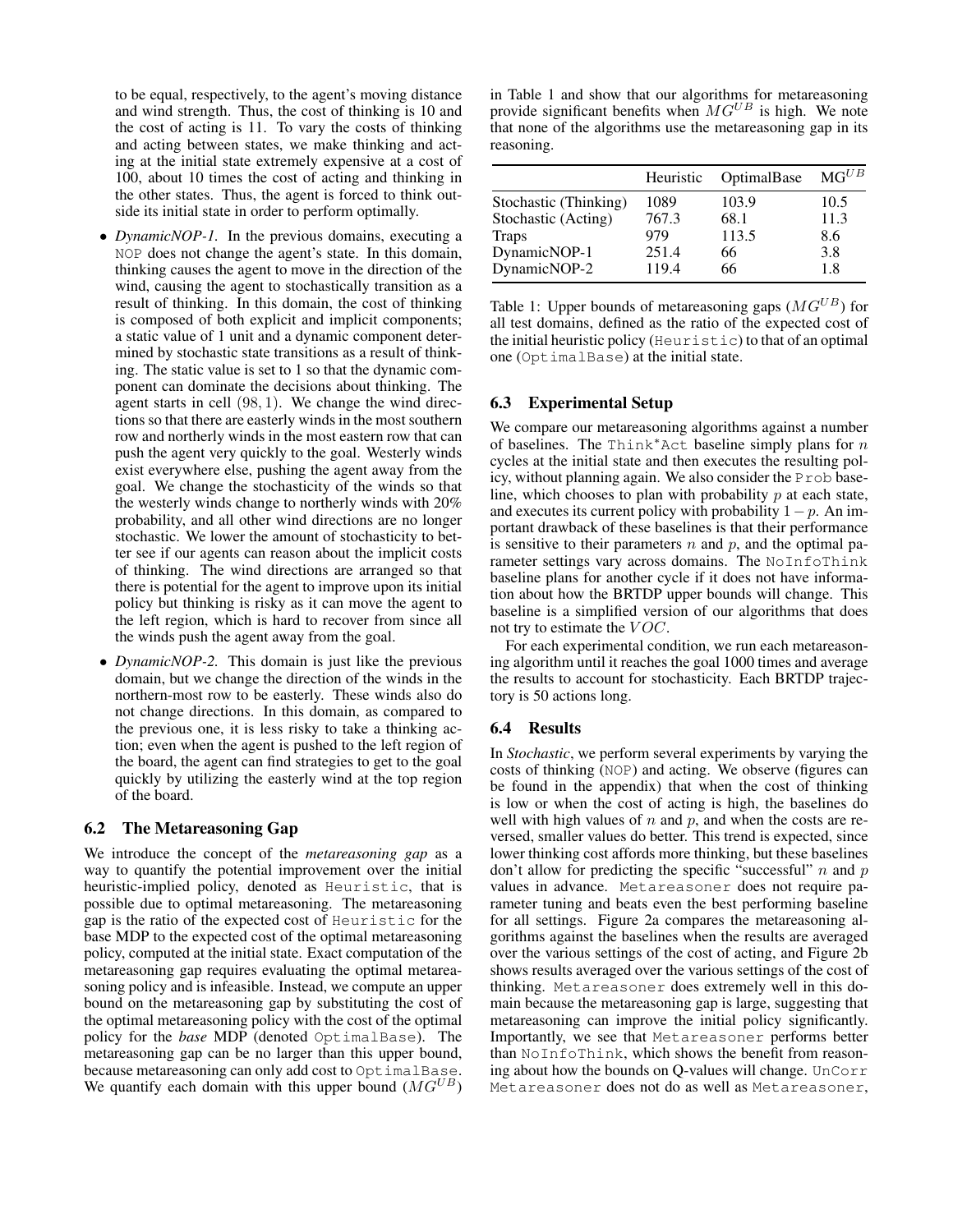

Figure 2: Comparison of Metareasoner and Uncorr Metareasoner with baselines on experimental domains. Some figures do not include Heuristic when it performs especially poorly for readability.

probably because the assumption that actions' Q-values are uncorrelated does not hold well.

We now turn to *Traps*, where thinking and acting in the initial state incurs significant cost. Figure 2c again summarizes the results. Think<sup>∗</sup>Act performs very poorly, because it is limited to thinking only at the initial state. Metareasoner does well, because it figures out that it should not think in the initial state (beyond the initial thinking step), and should instead quickly move to safer locations. Uncorr Metareasoner also closes the metareasoning gap significantly, but again not as much as Metareasoner.

We now consider *DynamicNOP-1*, a domain adversarial to approximate metareasoning, because winds almost everywhere push the agent away from the goal. There are only a few locations from which winds can carry the agent to the destination. Figure 2d shows that our algorithms do not achieve large gains. However, this result is not surprising. The best policy involves little thinking, because whenever the agent chooses to think, it is pushed away from the goal, and thinking for just a few consecutive time steps can take the agent to states where reaching the goal is extremely difficult. Consequently, Think<sup>\*</sup>Act with 1-3 thinking steps turns out to be near-optimal, since it is pushed away from the goal only slightly and can use a slightly improved heuristic to head back. Metareasoner actually does well in many individual runs, but occasionally thinks longer due to  $VOC$ computation stochasticity and can get stuck, yielding higher average policy cost. In particular, it may frequently be pushed into a state that it has never encountered before, where it must think again because it does not have any history about how BRTDP's bounds have changed in that state, and then subsequently get pushed into an unencountered state again. In this domain, our approximate algorithms can diverge away from an optimal policy, which would plan very little to minimize the risk of being pushed away from the goal.

*DynamicNOP-2* provides the agent more opportunities to recover even if it makes a poor decision. Figure 2e demonstrates that our algorithms perform much better in *DynamicNOP-2* than in *DynamicNOP-1*. In *DynamicNOP-2*, even if our algorithms do not discover the jetstreams that can push it towards the goal from initial thinking, they are provided more chances to recover when they get stuck. When thinking can move the agent on the board, having more opportunities to recover reduces the risk associated with making suboptimal thinking decisions. Interestingly, the metareasoning gap is decreased at the initial state by the addition of the extra jetstream. However, the metareasoning gap at many other states in the domain is increased, showing that the metareasoning gap at the initial state is not the most ideal way to characterize the potential for improvement via metareasoning in all domains.

### 7 Conclusion and Future Work

We formalize and analyze the general metareasoning problem for MDPs, demonstrating that metareasoning is only polynomially harder than solving the base MDP. Given the determination that optimal general metareasoning is impractical, we turn to approximate metareasoning algorithms, which estimate the value of computation by relying on bounds given by BRTDP. Finally, we empirically compare our metareasoning algorithms to several baselines on problems designed to reflect challenges posed across a spectrum of worlds, and show